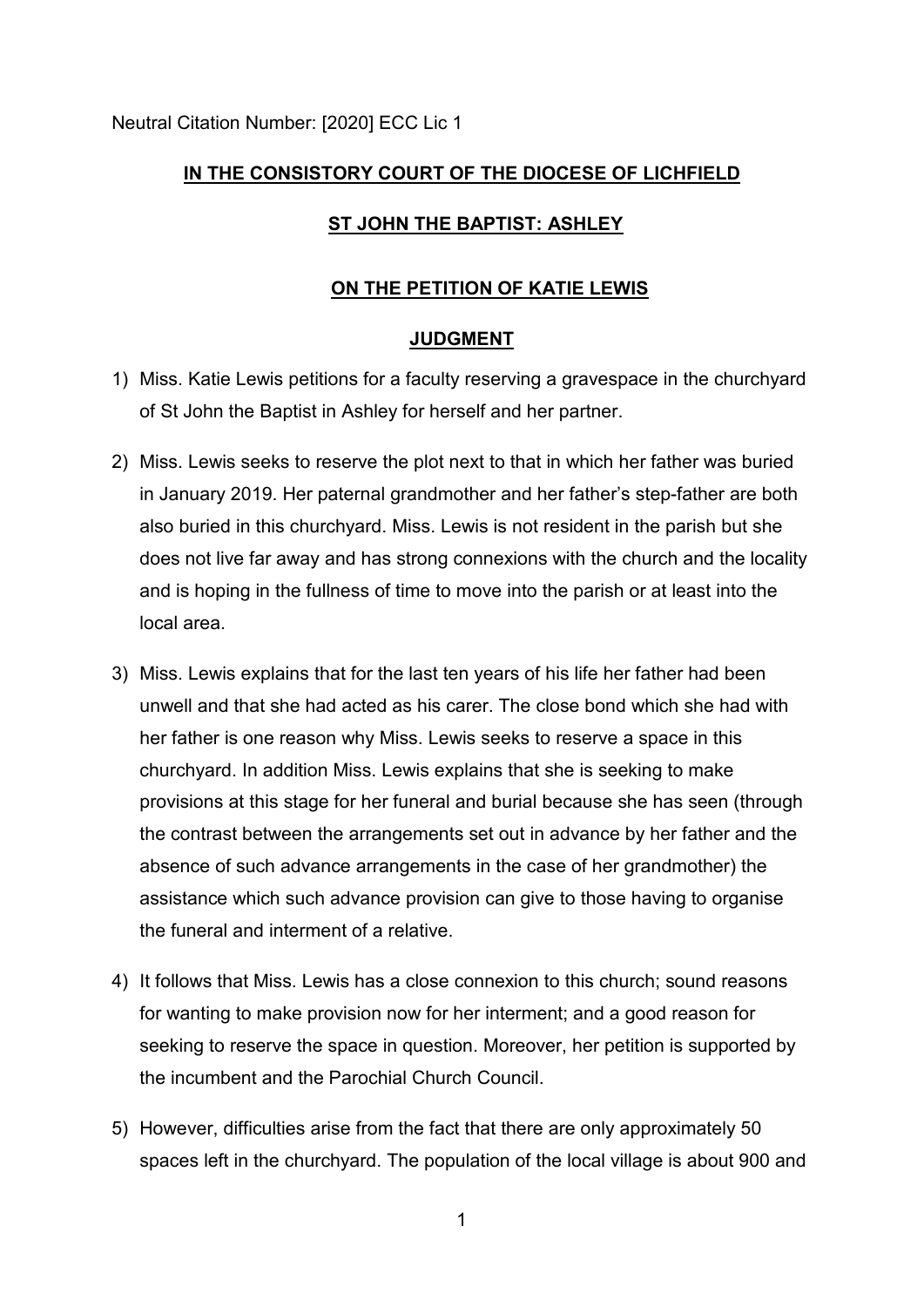the number of burials in the last 5 years has been at average rate of 7 per annum. It follows that the churchyard is likely to be full within about 7 years. It is also to be noted that Miss. Lewis is aged only 31 and her partner is aged 32.

6) I am informed that the Parochial Church Council is giving consideration to what should be done when the space currently available in the churchyard is used up. However, there is no indication that it has been able to identify a solution whether by obtaining additional land or by reusing parts of the churchyard.

## **The Procedural History.**

7) I concluded that it was expedient to determine the matter on the basis of written representations. Miss. Lewis consented to that course and provided short further representations in which she made the point that her father and grandfather had both died comparatively young, dying at the ages of 58 and 56 respectively.

## **The Applicable Principles.**

- 8) Where there is ample space in a churchyard and consent from the incumbent and in the absence of a policy by the Parochial Church Council of opposing the reservation of gravespaces a faculty will readily be granted for a reservation. However, where space is limited or where there is such a policy then a faculty will not normally be granted and justification for taking the exceptional course of allowing a reservation in such circumstances will have to be shown.
- 9) The reason why a reservation will not normally be authorised when space is limited is because of the risk that such a reservation would prejudice the right of those parishioners who would otherwise be entitled to be buried in the churchyard.
- 10) Thus as Hill Ch explained in *Re St Nicholas, Pevensey* [2012] PTSR 1207, (Chichester 2012) at [18] and [20]:

"18. … Where, as here, pressure of space is acute, it would be wrong for any Consistory Court to grant the reservation of a grave space such as to prejudice future burials…."

"20. When space in a churchyard is limited, individuals with a legal right of burial must be interred in the order in which they die until such time as the churchyard is full. …"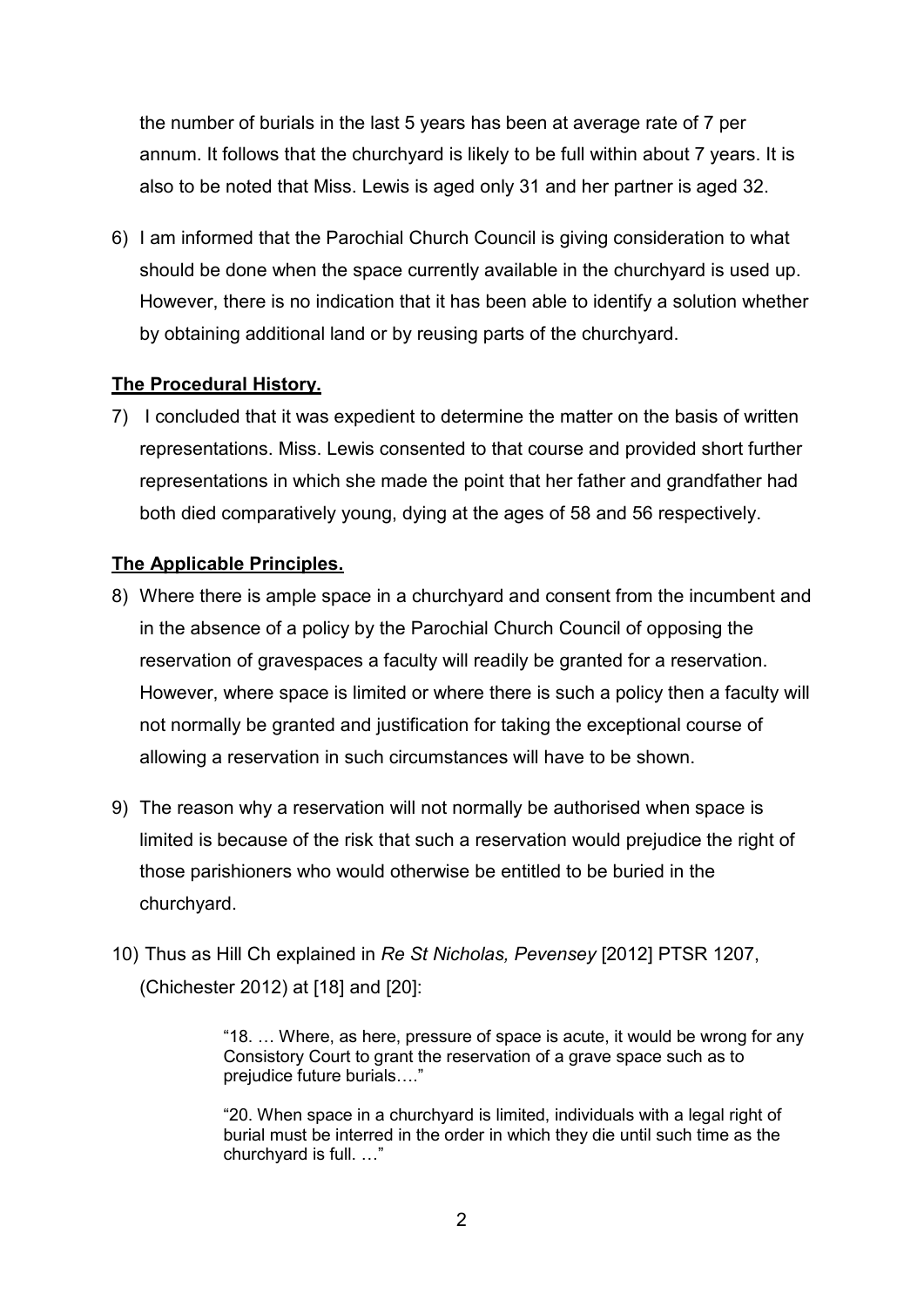11) Similarly in *Re St Margaret, Drayton* (Norwich 2015) Arlow Ch set out the principle thus:

> " … where there is a real risk that a faculty for the reservation of a gravespace would prejudice the rights of others with a legal right of burial that faculty should only be granted in exceptional circumstances."

- 12) Arlow Ch applied that principle again in *Re All Saints, Ashwicken* [2016] Ecc Nor 4, where a reservation was granted but was limited to last for 12 years, that being the period of time at the expiry of which the available space in the churchyard was likely to have been used up.
- 13) I set out my understanding of the way in which those principles are to be applied in particular cases in the following terms in *Re St Benedict Biscop, Womborne*  [2019] Ecc Lic 2 at [14]

" The approach to be taken to reserving a gravespace in a churchyard is in part a matter of fact and degree. Any reservation has the potential for prejudicing the rights of others to be buried in the churchyard in question. The court will, however, look at the practicalities of the number of remaining spaces in a churchyard and the likely level of usage with a view to considering the degree of risk that a reservation would preclude the burial in the churchyard of someone who would otherwise be entitled to be buried there before the interment of the person in whose favour a reservation is made. The greater the risk that the grant of a reservation would mean that a parishioner was prevented from being buried in the churchyard because the reserved plot was being kept vacant and unoccupied awaiting the later death of the person with the benefit of a reservation then the less appropriate it will be to grant a reservation…. Accordingly, regard is to be had to the available space and the degree of risk that the reservation will prevent a person entitled to be interred … from being buried there when there would otherwise be sufficient space."

### **Analysis.**

14) Miss. Lewis is only aged 31 (and her partner is only 32) and at the current rate of usage the churchyard will be full within 7 years. Unless circumstances change it is almost inevitable that to grant the faculty sought will prevent a parishioner with a right of burial in the churchyard from exercising that right. The reasons put forward by Miss. Lewis for seeking to reserve a gravespace and, indeed, to reserve the particular space in question are cogent and genuinely-felt but they do not amount to the exceptional grounds which would be needed to justify the grant of a faculty in these circumstances.